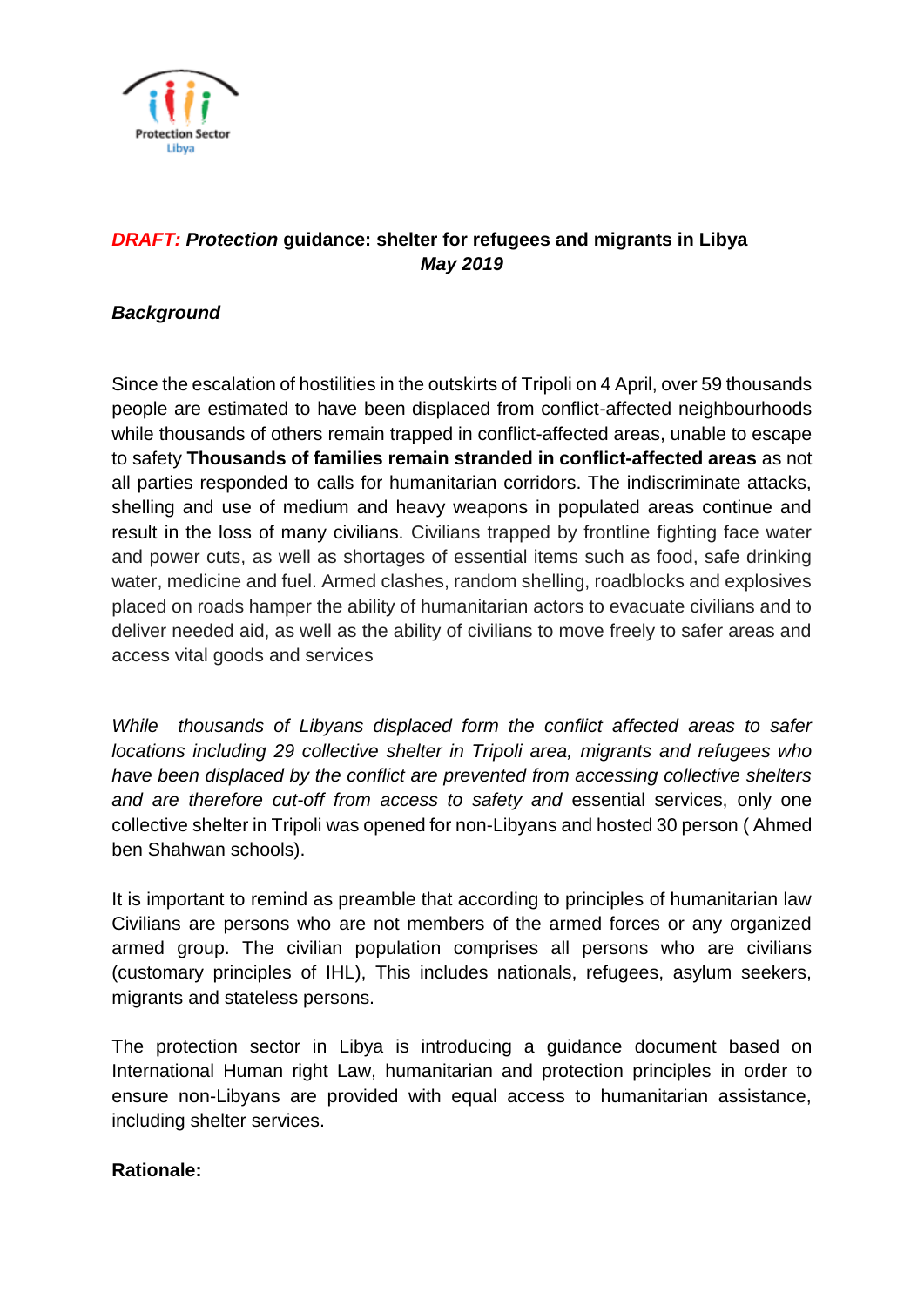

This guidance note drafted by the Protection Sector in Libya references the ethical and legal backdrop to the Protection Principles, as well as to minimum standards for access to humanitarian assistance in particular access to shelter, which is imperative to address the immediate lifesaving need of those affected by the ongoing armed conflict broke in Tripoli since April 4<sup>th</sup>. The note highlights the established legal rights, obligations, shared beliefs and commitments of humanitarian agencies that founded on the principle of humanity and the humanitarian imperative, these include the right to life with dignity, the right to receive humanitarian assistance and the right to protection and security, which enshrined in the international humanitarian law, human rights and refugee law. This draft note is subject to revision should the situation on the ground changes.

## *General principles:*

- It's essential to note that the roles and responsibilities of humanitarian agencies in protection are, generally, secondary to the legal responsibility of the State or other relevant authorities. Such roles must be seen in relation to the primary duty of the State or other relevant authorities, e.g. parties to the conflict in Tripoli. Such authorities hold formal, legal responsibility for the welfare of people within their territory or control and, more generally, for the safety of civilians in armed conflict. Protection often involves reminding these authorities of their responsibilities.
- Humanitarian actors, including States, are considered duty-bearers under IHRL. As such they are also obligated to respect, protect and fulfil the rights of all persons within a State's territory, including citizens and foreigners who are lawfully present (e.g. asylum-seekers/refugees, foreign workers, tourists, etc.).
- Freedom from discrimination (e.g. in access to humanitarian assistance, etc.) is enshrined in many States' national constitutions, as well as in Articles 2(1) & 26 of ICCPR; Article 2(1) of ICESCR. The principle of nondiscrimination applies to the implementation of all other civil, political, economic, social and cultural rights. As such, non-discrimination is considered a non-derogable right, which cannot be suspended especially in emergencies. In other words, when social rights such as the 'right to adequate housing' under the ICESCR (e.g. which includes access to collective shelters in displacement settings) are implemented in a particular State, they must be done so in a non-discriminatory manner, by States and by other actors (e.g. humanitarians).
- Humanitarian actors are also obliged to abide by the core humanitarian principles of: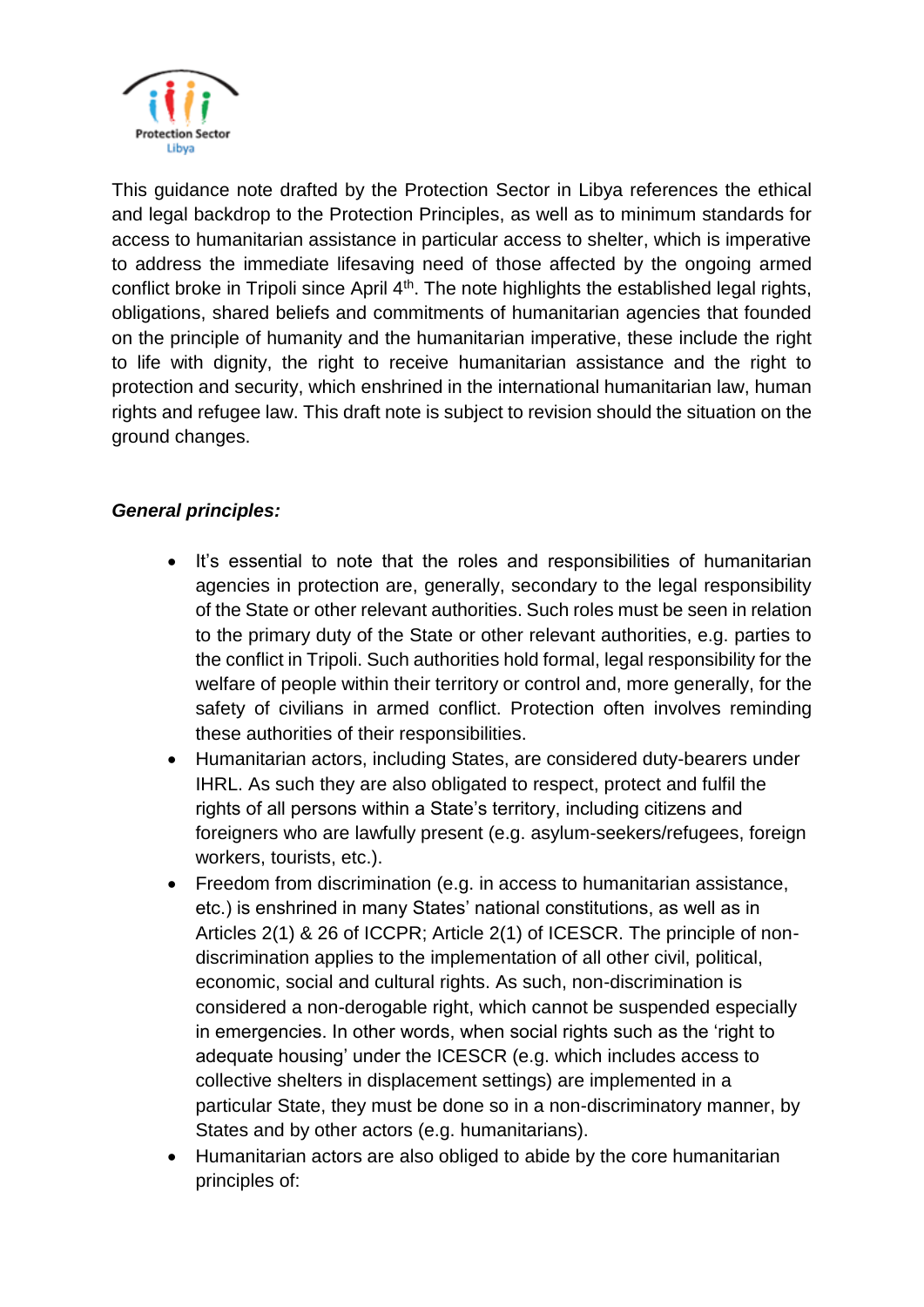

- o Humanity: Human suffering must be addressed wherever it is found. The purpose of humanitarian action is to protect life and health and ensure respect for human beings.
- o Impartiality: Humanitarian action must be carried out on the basis of need alone, giving priority to the most urgent cases of distress and making no distinctions on the basis of nationality, race, gender, religious belief, class or political opinions.
- o Promoting "meaningful access" is also a core protection mainstreaming principle, which requires all humanitarian partners to "Arrange for people's access to assistance and services – in proportion to need and without any barriers (e.g. discrimination). Pay special attention to individuals and groups who may be particularly vulnerable or have difficulty accessing assistance and services."

In addition, the Sphere standards set out four protection principles that should inform humanitarian response: 1) avoid exposing people to further harm as a result of our actions;2) protect people from physical and psychological harm arising from violence and coercion; 3) ensure people's access to impartial assistance; 4) assist with rights claims, access to remedies and recovery from abuse.

# **Agencies promote equitable access to shelter and settlement programmes.**

Key Actions:

- Identify local authorities responsible for shelter provision and strengthen and support their role where possible;
- Assess whether access to shelter is causing tension or conflict between different IDPs groups or between different groups (migrants VS migrants) or refugees Vs. IDPs; the local authorities and humanitarian partners shall look into possible mitigation measures to absorb or educed the tension
- Monitor whether any individuals or groups control shelter materials ( including and not limited NFIs, shelter kits and other humanitarian assistance) and/or discriminate against certain individuals or groups gaining access;
- Treat displaced persons equitably, whether they are living in host-family arrangements, collective centres, are self-settled in urban or rural locations, are self-settled in camps, or are living in planned camps; Prioritise people and groups on the basis of need and not nationalities, including Libyan
- Recognise the joint ownership rights of both male and female heads of household.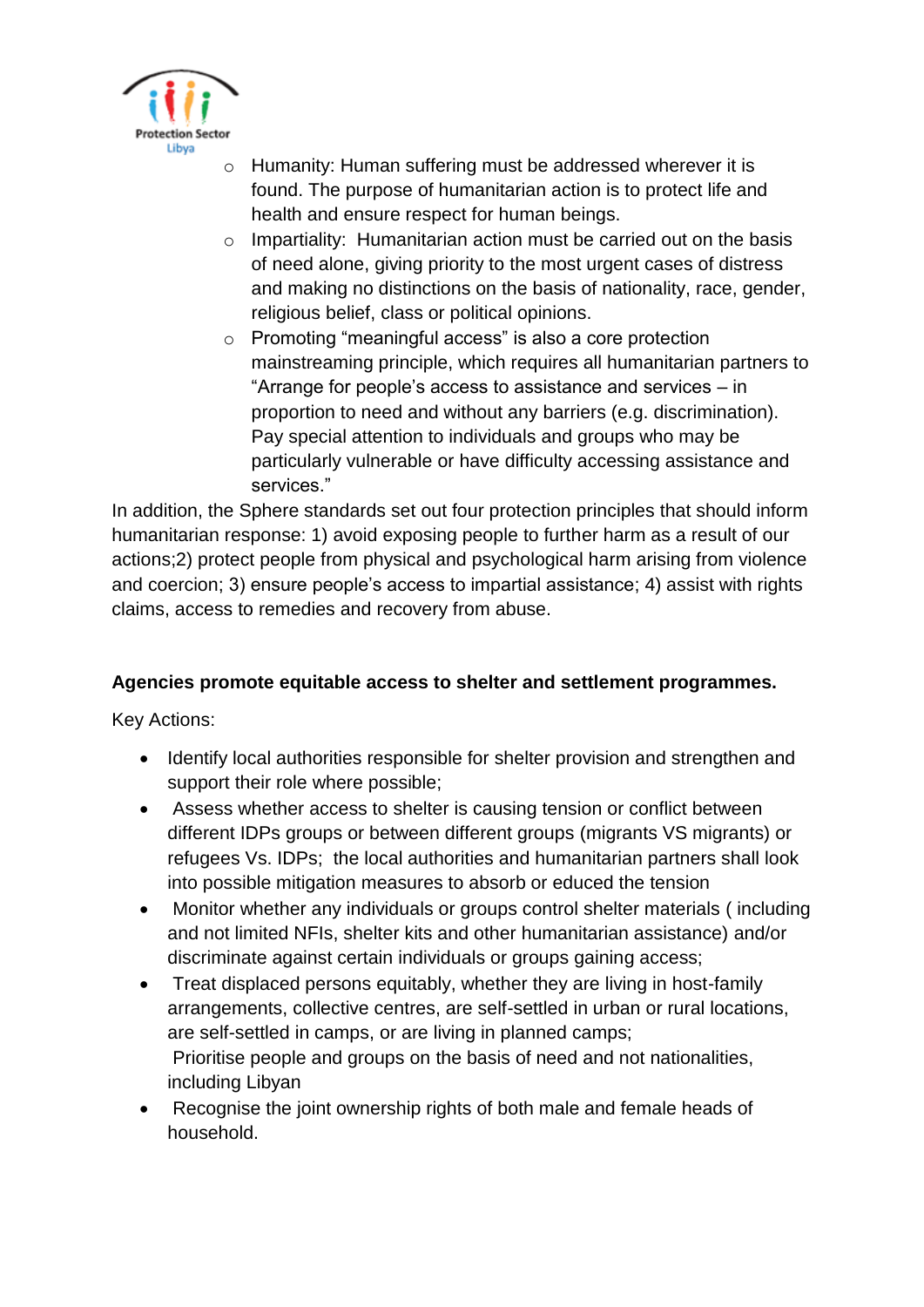

- Strong control on the aid assistance provided to the shelters in order to prevent situations at risk of sexual exploitation or abuse (reference to the SG Special bulletin)
- Identify mitigation measures for wash facilities when they are not gender separated in order to prevent SGBV risks

#### **Guidance:**

- 1. Access to shelter can be a strong contributing factor to local conflicts. Agencies must assess and analyse any existing tensions or conflict over shelter within conflict-affected populations and ensure that agency actions reduce, rather than increase those tensions. In case of local community will not accept the fact they share the shelter with non-Libyans, actors shall find alternatives for non-Libyans to ensure the safety of displaced non Libyans; Agencies may choose to conduct a Do No Harm (DNH)/ assessment implemented by trained staff to ensure shelter programmes are implemented in a conflict-sensitive manner;
- 2. Agencies should avoid prioritising certain individuals and groups such as displaced Libyans over other individuals and groups. All people have the right to housing, including Libyans, migrants and refugees. Agencies should avoid assisting only those groups perceived to have 'easier' solutions or they have pressure form authorities and should instead work to find solutions for all affected populations;
- 3. It may be that different religious, ethnic, racial or national groups may choose to locate together in certain areas of the collective shelter area causing geographical divisions. If these divisions have been developed in agreement with the community and there is no significant difference in the quality of the shelter or services provided to the different groups, this is acceptable;
- 4. **Local authorities and humanitarian actors who implementing shelter and rehabilitation shall** ensure that separate living areas for groups such as women, people with disabilities and children are 'safe' include: safe central location within the residential area such as near families; lighting of entry point to the building; higher windows that cannot be looked into; lockable doors; and water and sanitation facilities in close proximity. All decisions on design of the services in the shelter should be taken in consultation with the relevant groups;

#### **Selection of safe and secure relocation sites**